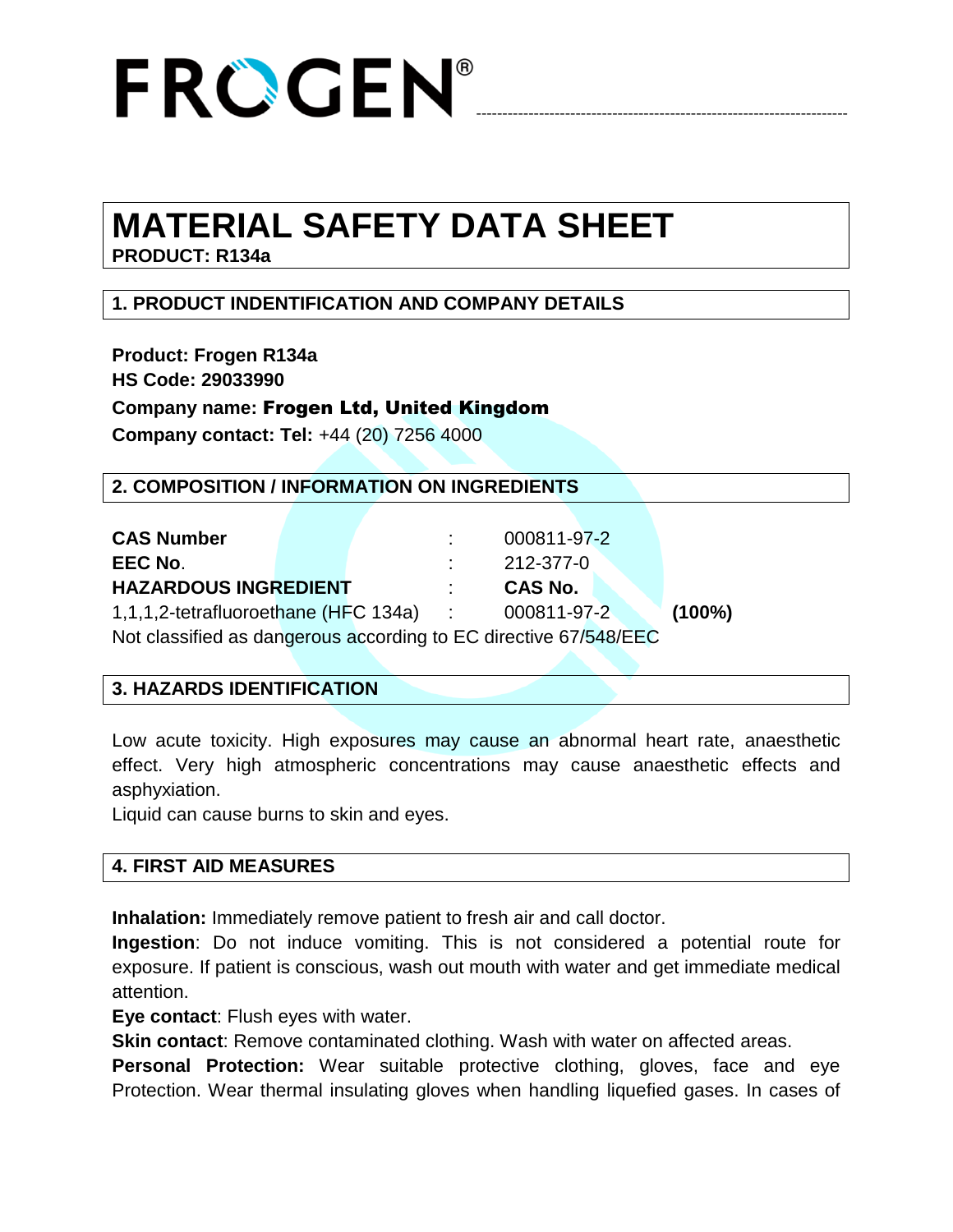### FROGEN®

insufficient ventilation, where exposure of high concentrations of vapour is possible, suitable respiratory protective equipment with positive air supply should be used

-----------------------------------------------------------------------

#### **5. PHYSICAL & CHEMICAL PROPERTIES**

| Appearance                 | Liquefied, colorless gas                              |  |  |  |  |
|----------------------------|-------------------------------------------------------|--|--|--|--|
| <b>Odour</b>               | Ether like (slight)                                   |  |  |  |  |
| <b>Physical state</b>      | Gas at normal temperature and pressure                |  |  |  |  |
| <b>Melting point</b>       | $-101.0 °C$                                           |  |  |  |  |
| <b>Boiling point</b>       | $-26.2 °C$                                            |  |  |  |  |
| Vapour pressure            | 4270 mm Hg at $20^{\circ}$ C                          |  |  |  |  |
| <b>Solubility in water</b> | <b>Slightly soluble</b>                               |  |  |  |  |
| <b>Solubility in other</b> | Soluble in chlorinated solvents, esters, polyethylene |  |  |  |  |
| glycol and alcohols.       |                                                       |  |  |  |  |
| <b>Specific gravity</b>    | 1.22 at $20^{\circ}$ C                                |  |  |  |  |
| <b>Vapour density</b>      | 3.66 at normal boiling point                          |  |  |  |  |

#### **6. FIRE FIGHTING MEASURES**

**Flammable Properties**: This refrigerant is Nonflammable under ambient temperature and pressure conditions.

**Suitable extinguishing media**: Use media appropriate for surrounding fire. Water spray should be used to cool containers.

**Specific methods**: Heat of fire can build pressure in cylinder, hence move away from container. Immediately cool cylinder using water.

**Special protective equipment for firefighting**: Use self contained breathing apparatus.

#### **7. STABILITY AND REACTIVITY**

**Hazardous reactions:** Certain mixtures of HCFC's and chlorine may be flammable or reactive under certain conditions.

**In compatible materials:** Finely divided metals, magnesium and alloys containing more than 2% magnesium. Can react violently if in contact with alkali metals, alkaline earth metals – sodium.

**Hazardous decomposition products:** Hydrogen chloride, hydrogen fluoride by decomposition and hydrolysis.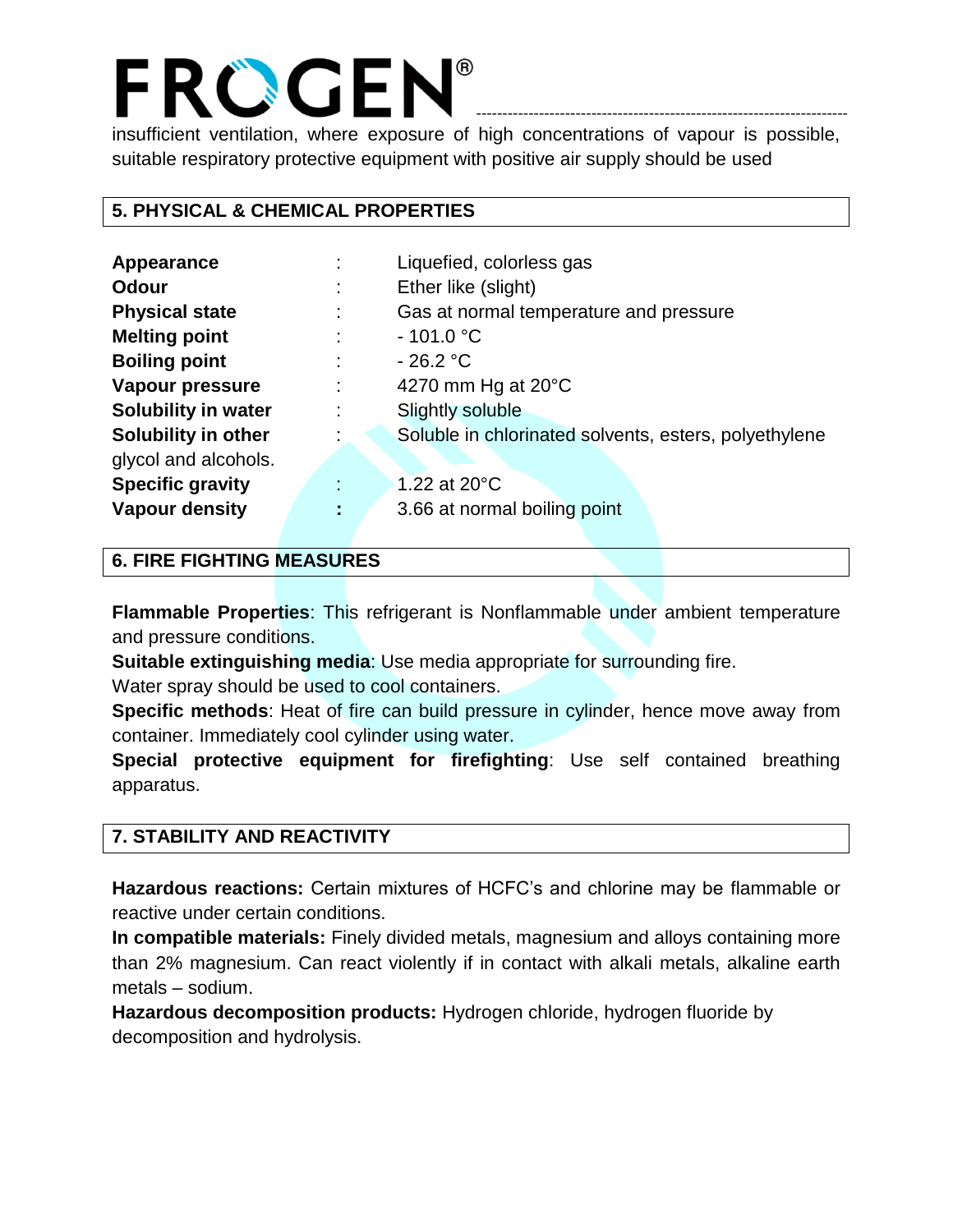# -----------------------------------------------------------------------

#### **8. TOXICOLOGICAL INFORMATION**

**Inhalation**: High exposures may cause abnormal heart rate and prove suddenly fatal. Very high atmospheric concentrations may cause anaesthetic effects and asphyxiation. **Skin contact**: Liquid can cause burns to skin. Unlikely to be hazardous by skin adsorption.

**Eye contact**: Liquid can cause burns to eyes.

**Ingestion**: Highly unlikely but should this occur freeze burns will result.

**Long term exposure**: Long term inhalation and exposure of HFC 134a (50,000 ppm) in animals resulted in benign tumors of testes. The increased tumor incidence was observed only after prolonged exposure to high levels, leads to the conclusion that these results are not significant when considering the health of humans occupationally exposed the levels of HFC 134a at or below the occupational exposure limit.

#### **9. ECOLOGICAL INFORMATION**

**Effect on effluent treatment**: Discharges of the product will enter the atmosphere and will not result in long term aqueous contamination.

**Persistence and degradation**: Does not deplete ozone. Has Global Warming Potential (GWP) of 1300 (relative to a value of 1 for carbon dioxide at 100 years).

#### **10. DISPOSAL PROCEDURES**

Best to recover and recycle. If it is not possible, destruction is to be in an approved facility, which is equipped to absorb and neutralize acid gases and other toxic processing products. Do not attempt to dispose of residual or unused quantities.

#### **11. ACCIDENTAL RELEASE MEASURES**

**Personal precautions**: Shut off valve and isolate source of leak if without risk.

Move cylinder to well ventilated area. Evacuate area and ensure adequate ventilation. Prevent liquid from entering drainage. Contain spillages with sand, earth or suitable adsorbent material.

**Environmental precautions**: Keep personnel away. Try to stop release.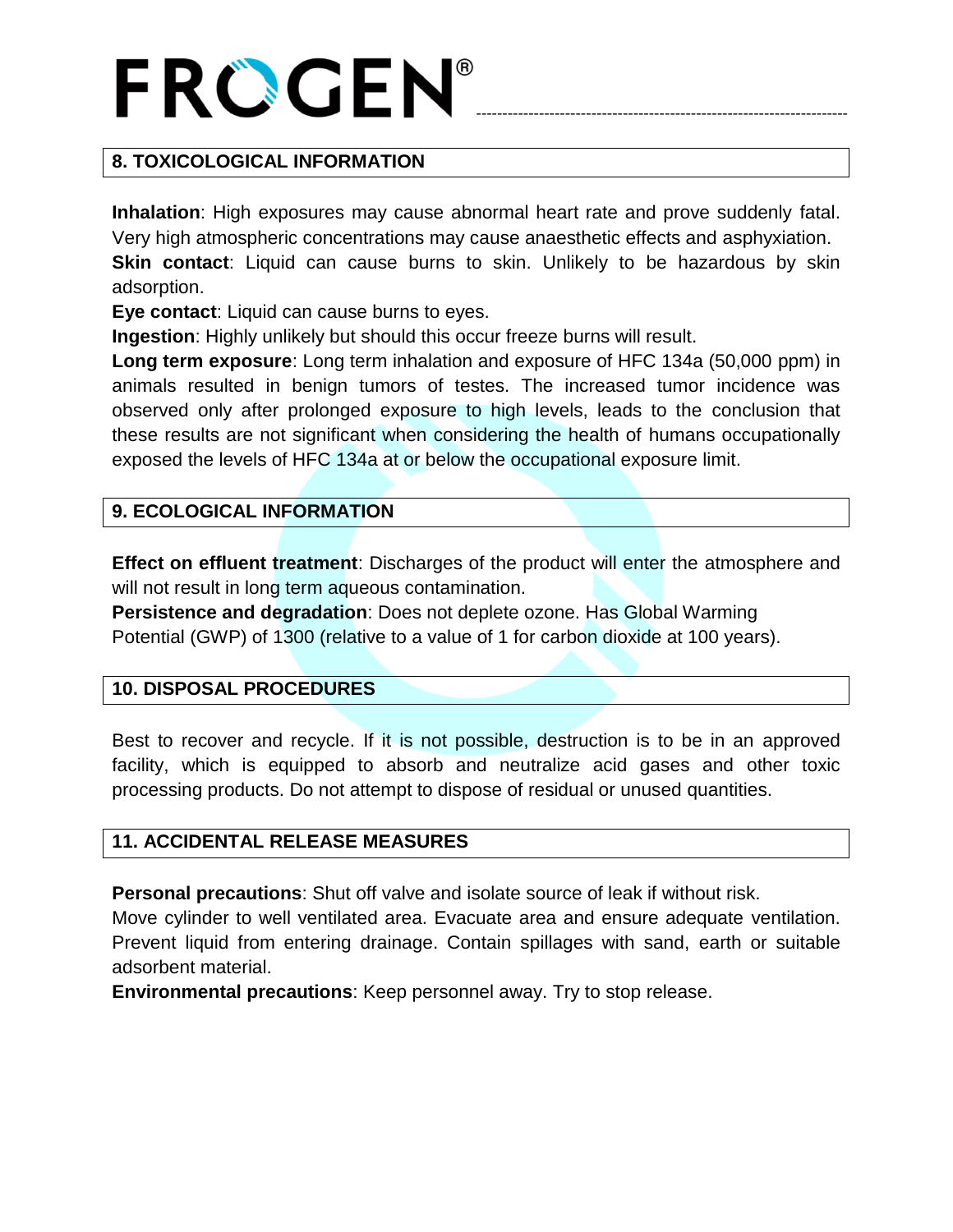# -----------------------------------------------------------------------

#### **12. HANDLING AND STORAGE**

**Precautions to be taken in handling**: Protect cylinders from damage. Do not drag, slide, roll or drop cylinders. Slowly open valve. Close cylinder valve after each use and keep closed even when cylinder is empty. Never apply heat or flame to any part of cylinder. Avoid inhalation of high concentration of vapours.

Avoid contact between liquid and skin and eyes.

**Precautions to be taken in storage**: Store and use with adequate ventilation.

Keep in a cool place away from fire risk, direct sunlight and all sources of heat. Avoid storing near intake of air conditioning units, boiler units and open drains. Store cylinders below 45 °C.

**Process hazards**: Liquid transfers between refrigerant containers can result in static generation. Ensure adequate earthing.

| <b>13. TRANSPORT INFORMATION</b> |  |    |      |                               |  |  |  |  |  |
|----------------------------------|--|----|------|-------------------------------|--|--|--|--|--|
|                                  |  |    |      |                               |  |  |  |  |  |
| <b>UN Number</b>                 |  | t. | 3159 |                               |  |  |  |  |  |
| <b>AIR</b>                       |  |    |      |                               |  |  |  |  |  |
| ICAO/IATA - primary              |  |    | 2.2  |                               |  |  |  |  |  |
| <b>SEA</b>                       |  |    |      |                               |  |  |  |  |  |
| IMDG - primary                   |  | ٠  | 2.2  |                               |  |  |  |  |  |
| Shipping name                    |  |    |      | 1, 1, 1, 2-TETRAFLUOROETHANE. |  |  |  |  |  |
|                                  |  |    |      |                               |  |  |  |  |  |

#### **14. REGULATORY INFORMATION**

Not classified as harmful to users.

#### **15. OTHER INFORMATION**

Ensure all national / local regulations are observed and adhered to. Ensure that the operators understand the hazard of nitrogen enrichment. The hazard of asphyxiation is often overlooked and must be stressed during operator training.

Before using this product in any new process or experiment, a thorough material compatibility and safety study should be carried out.

The MSDS is based on reliable sources. Sufficient care has been taken in preparation of this document, however no liability for injury or damage resulting from its use can be accepted.